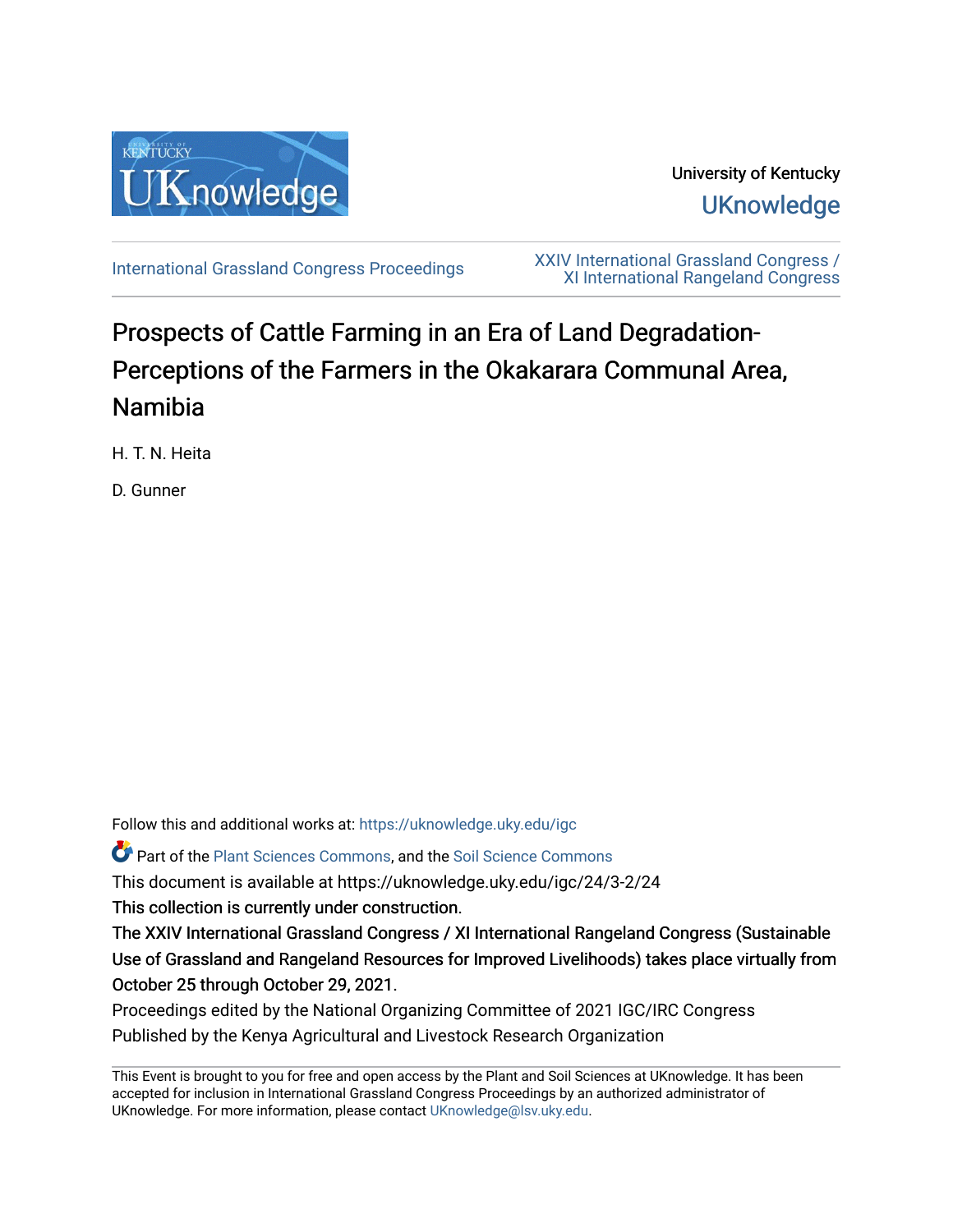# **Prospects of cattle farming in an era of land degradation-perceptions of the farmers in the Okakarara communal area, Namibia**

# **Heita HTN1 and Gunner D2**

**Keywords**: Land Degradation; Cattle Farming; Farmers Perceptions

#### **Abstract**

Livestock farming plays an important role in many rural people s' livelihoods around the globe. The sector is, however, faced with numerous challenges, particularly land degradation. Namibia, one of the driest countries in the world, is no exception to land degradation challenges, mostly among communal rangeland areas. Several studies and interventions on land degradation have been conducted in the country, however, with limited or no information on farmers' perceptions. Although land degradation may be a physical process, understanding its causes, process, indicators, and effects from the own users' is indispensable. Here, we assessed farmers' perception in the eastern part of Namibia, Okakarara communal area. We conducted detailed interviews with 41 livestock farming households, selected through purposive sampling, from four villages. We documented how farmers perceive cattle farming in their areas amid land degradation and the interventions that they intend to make to sustain their livelihood in the future. Amongst others, farmers perceive livestock farming to be costly, relying mainly on procured supplements (97%), rangelands will deteriorate further due to increasing droughts (85%) and the land will become more bush encroached. To overcome future farming uncertainties, over 70% of the farmers state that they aim to diversify farming practices e.g. engaging in crop farming, use encroacher bushes to feed livestock (51%), planting grasses and preserving grasses for drought conditions (37%) as other key interventions to sustain livelihoods. Interestingly, removing the encroached bushes (debushing) was only mentioned by few farmers (10 %) as an intervention to improve rangelands. This is despite that the technique has lately gained momentum in the country as one of the solutions to overcome rangeland degradation. This could imply, farmers, are not yet made aware of the de-bushing techniques. The study suggests future community programs such as on-farm range research and development should consider farmers' views instead of side lining them.

#### **Introduction**

One of the highly practiced agricultural activities globally is livestock farming (FAO, 2020; Bettencourt et al., 2015 and Pica-Ciamarra et al., 2011). Livestock plays a significant role in more than 50% of rural communities in developing nations (FAO, 2020). In Namibia, over 39% of households are practicing livestock farming (NHIES -2015/2016 (2019), and it provides food sources, income creation, transport, employment opportunities, among other benefits (Bettencourt et al., 2015). The country's most predominantly livestock farming systems are for sheep, goats, and cattle, mostly in pastoral areas found in the northern, central, and eastern regions.

Given the semi-aridness nature and the harsh climate changes experienced, Namibia is susceptible to land degradation affecting the livestock farming areas (Brown et al. 1999). More than 60% of the rural population in the country are losing their natural resources, reduction of fertile land & species extinction, and exposing the natural resource base to extreme climate events such as droughts (Reynolds et al. 2007). Fundamental questions remain, what are farmers' perceptions of such land degradation, and how do they foresee their high dependence on livestock farming? It is against this context, that the current study assessed the perception of farmers in the Okakarara communal area regarding the future of cattle farming in the midst of the land degradation threats. The objectives of the study are to establish how farmers perceive the future of cattle farming amid land degradation and document strategies or alternative farming practices farmers perceive to use amidst future uncertainties**.**

#### **Methods and Study Site**

Okakarara district is located in the so-called Greater Waterberg Landscape (GWL), in the eastern central part of Namibia (**Fig 1**). The GWL covers an area of more than 19,000 km² which combines two different landtenure systems; communal and freeholds. The rainfall of the area is typical for a semi-arid region in Namibia with mean annual rainfall between 350 - 500 mm but displays extreme inter-annual variation (SASSCAL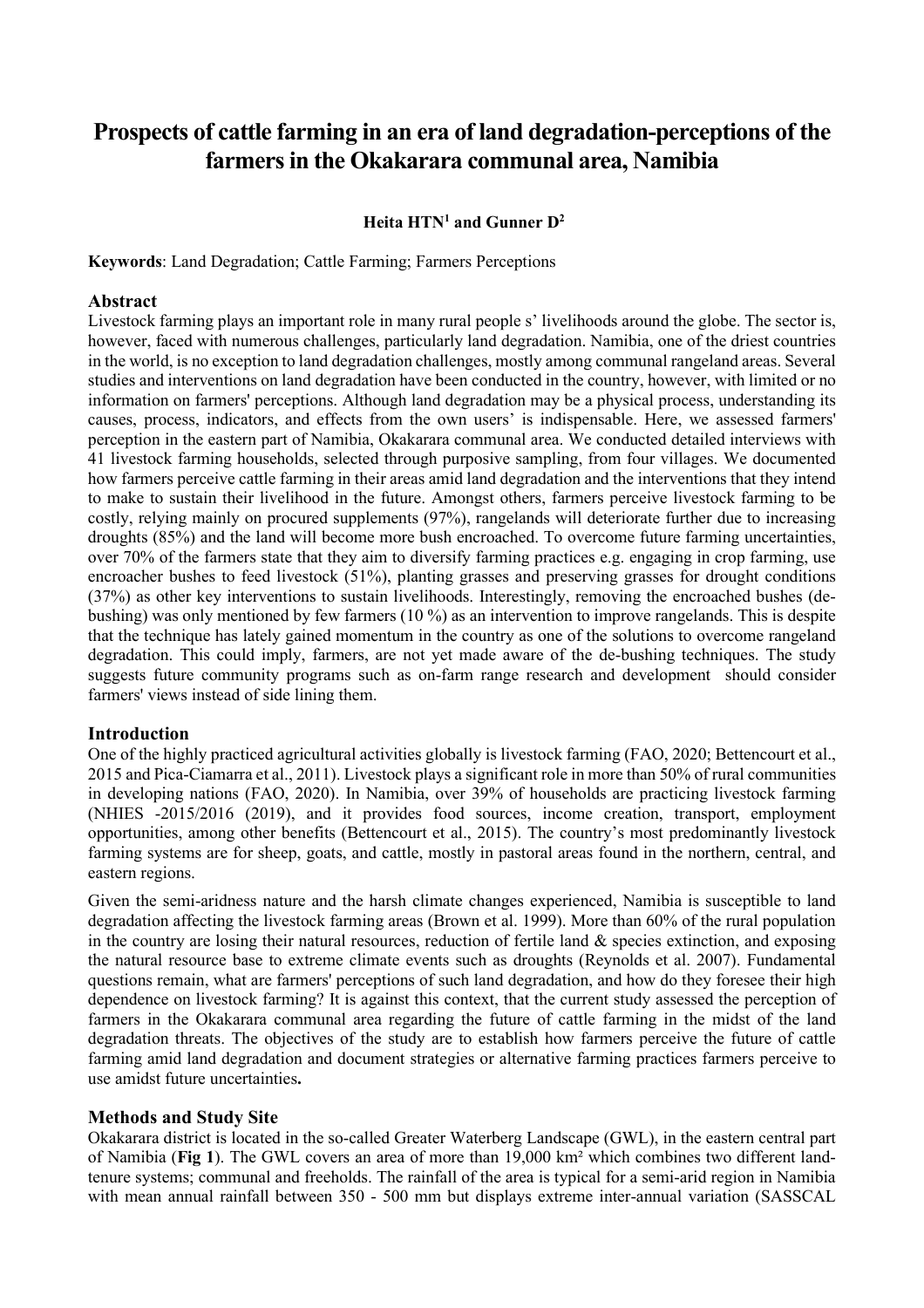WeatherNet, 2021). The communal farmers in the Okakarara area are primarily subsistence livestock farmers mainly keeping cattle under extensive grazing conditions (Zuwarimwe and Mbaai, 2015).



*Figure 1: A map of northern central Namibia displaying the position of the Greater Waterberg Landscape at Okakarara area (A) and a typical rangeland landscape of the studied area (B).* 

To obtain comprehensive farmers' future perception, the study employed a community dialog scenario approach whereby, in-depth interviews at the household level were conducted in four villages, namely: Okahitua, Ozongarangombe, Ovitatu, and Ombooronde. Overall, a total of 41 households (10 households per village, with an exception of one village with 11 households) were interviewed. A household was defined according to Gxasheka, *et al.* (2017) definition. Household were selected using purposive sampling (Mack et al. 2005). Detailed information on land degradation and farmers' perception towards their grazing land within the context of land degradation was obtained. Questions were designed to understand the past and present knowledge of the farmers to better align future perception based on the past experiences. The content analysis method was employed to analyze the data. Data were critically examined and synthesized to discover patterns, themes and create categories.

### **Results**

#### *1. Okakarara Communal Farmers Perceptions on the future Cattle Farming in their Areas*

Farmers have diverse perceptions on the future cattle farming in their areas (**Fig 3**). Among the most perceived future scenarios of cattle farming reported by the respondents were that drought will continue increasing (85%) and cattle farming will become more expensive (97%) due to high dependence on buying fodders to supplement livestock and that the rangelands will become bush encroached (80%). Based on the data, livestock farming is facing clear challenges and cattle products will become scarce (65%).



*Figure 2: Perception of the farmers in Okakarara communal area on the future cattle farming in their area amidst land degradation*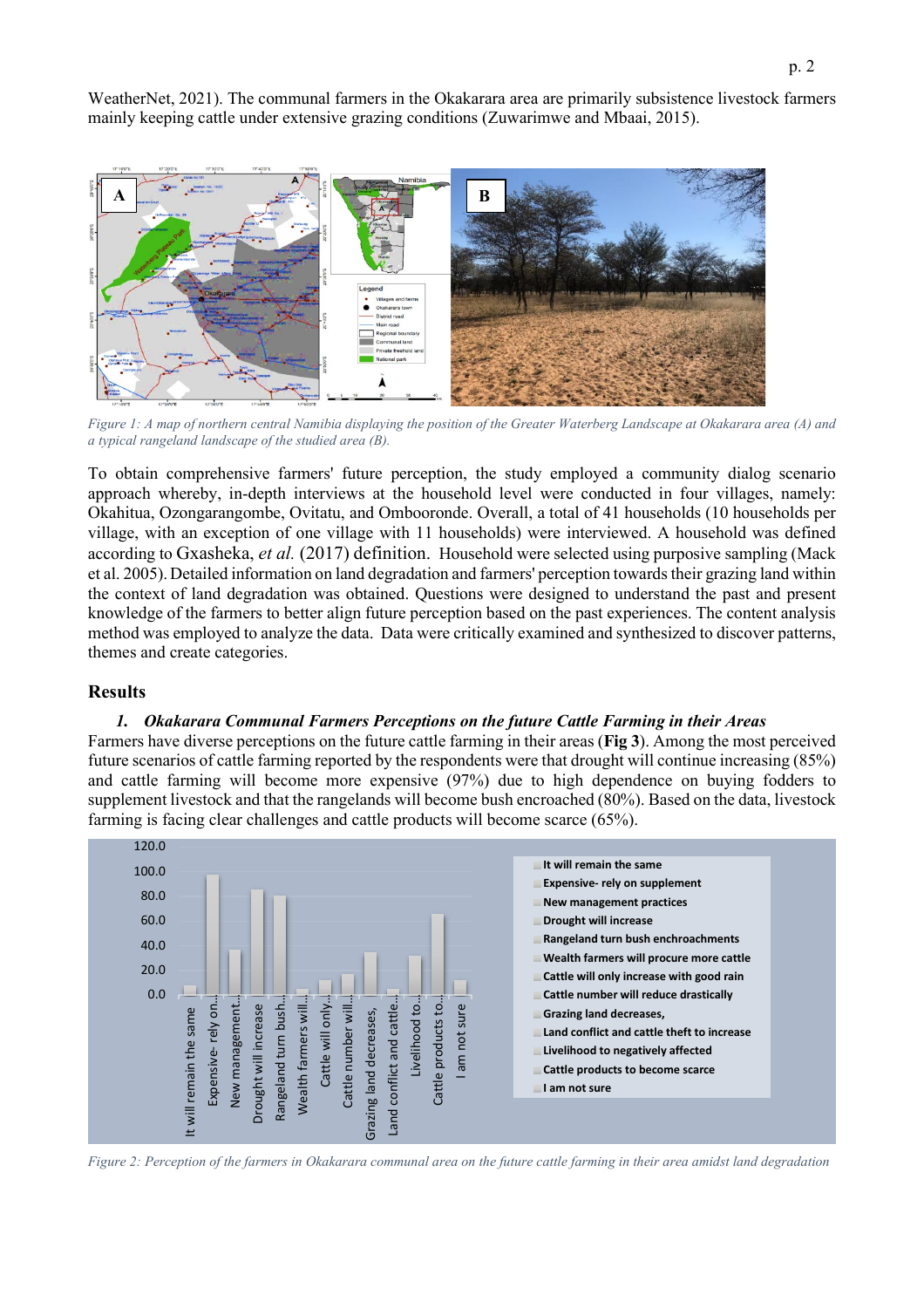#### *2. Perceived alternative interventions to overcome the impact of land degradation*

As per farmer´s perception, over 70% foresee themselves diversifying or expanding their practices beyond cattle farming. Over 50% are perceiving turning bush into feed as palatable grasses continue to be depleted due to bush invasion. Farmers also foresee planting and preserving grasses for drought conditions, while reducing the number of livestock as a future mechanism to overcome land uncertainties. The results indicates how farmers plan to be proactive in their farming practices, such that they are willing to forgo their generational traditional ways of living (not ready to destock and depending on only cattle).



*Figure 3: Perceived alternative farming practices farmers will employ to overcome future uncertainties (land degradation)*

# **Discussion [Conclusions/Implications]**

In these findings, communal farmers in Okakarara perceived changes in their livestock farming practices, with some, showed that it will be an expensive sector, mostly depending on buying fodder (supplements). Farmers also perceive droughts condition reoccurring in their area as a threat to livestock farming. These changes were attributed toland degradation, as reported by previous research(Strohbach, 2014). A recent study indicated that past state interventions and policies contribute to current land degradation in areas like Okakarara (Menestrey and Mbidzo 2020). The Farmer´s responses are crucial as they indicate that farmers observe and understand their land-use changes. The latter is also an indication of how vital it is to include farmers' views when conducting similar projects and/or interventions, similar to what was proposed in the previous findings (Gxasheka et al., 2017). The results also showed that farmers have future directions or plans to resort to during land degradation severity. However, though they have future practice plans sorted out, one may still wonder what is preventing them from executing such practices in the present time, especially that many challenges (i.e. effects of drought) suggested are already happening (Menestrey et al. 2020, Brown et al. 1999).

This pilot study is a stepping stone to what will be called, "Documenting Farmers Perceptions towards Land use amid Desertification Tipping Point threats in Namibia". Henceforth, its methodology and findings will further be explored and extended to the rest of the country.

#### **Acknowledgments**

We would like to thank the NamTip project for funding.